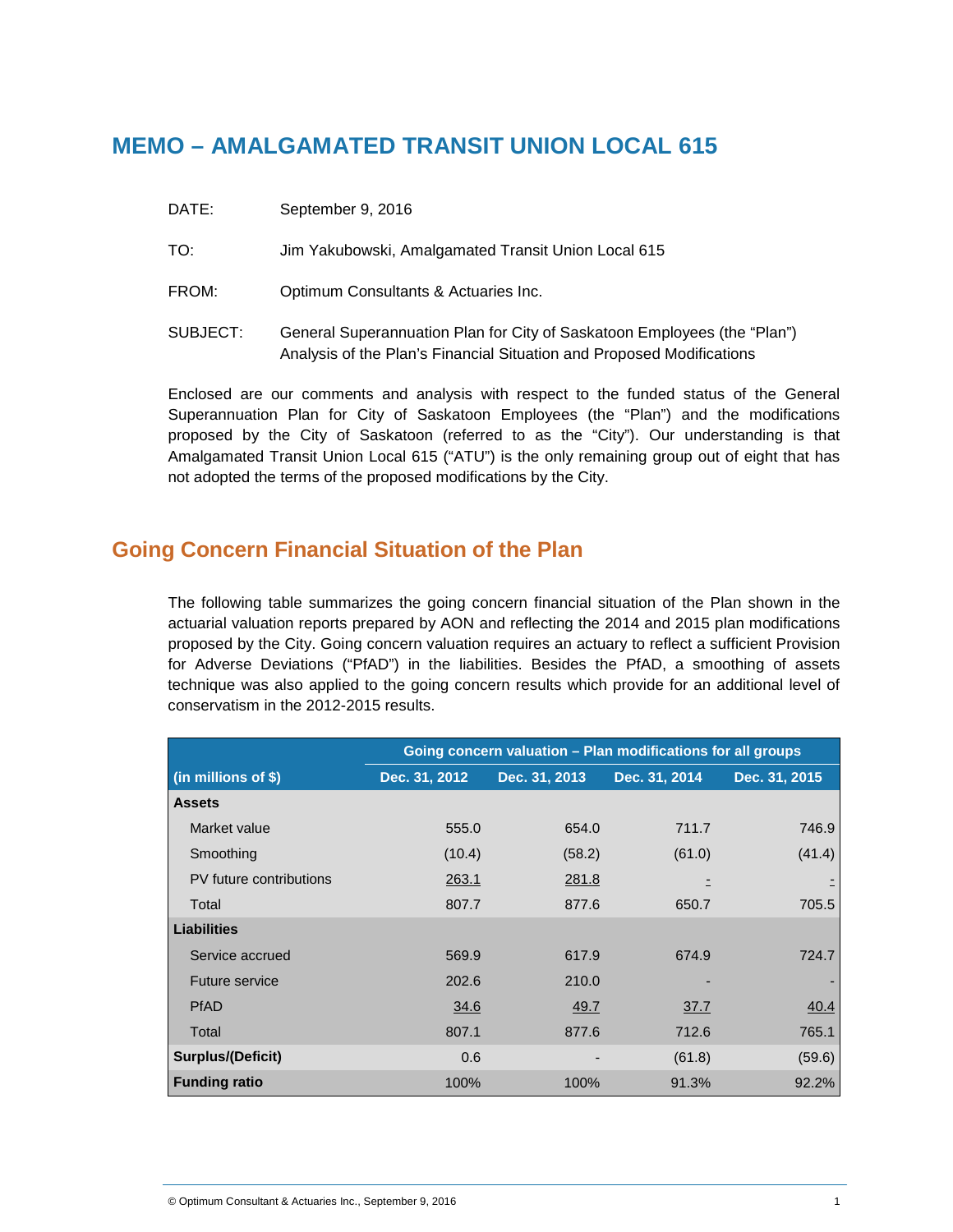|                                                                         | Going concern valuation - Plan modifications for all groups |               |                          |                          |
|-------------------------------------------------------------------------|-------------------------------------------------------------|---------------|--------------------------|--------------------------|
| $(in$ millions of \$)                                                   | Dec. 31, 2012                                               | Dec. 31, 2013 | Dec. 31, 2014            | Dec. 31, 2015            |
| <b>Financial Assumptions</b>                                            |                                                             |               |                          |                          |
| Discount rate                                                           | 7.00%                                                       | 6.90%         | 6.70%                    | 6.45%                    |
| Provision for adverse<br>deviations (% of best<br>estimate liabilities) | 5.0%                                                        | 6.7%          | 5.6%                     | 5.6%                     |
| Margins/Service accrued                                                 | 7.8%                                                        | 17.5%         | 14.6%                    | 11.3%                    |
| <b>Actuarial cost method</b>                                            | Attained age                                                | Attained age  | Projected unit<br>credit | Projected unit<br>credit |

Note that the actuarial cost method was also changed in the December 31, 2014 actuarial valuation from the Attained Age method to the Projected Unit Credit method. The prior Attained Age method provided an excess surplus to the funded position of the Plan, as the present value of future contributions were greater than the present value of future service benefits. Had the actuarial cost method not changed, the Plan would be in a surplus position in 2014 and 2015, if we assume that the present value of future contributions minus the present value of future service benefits were in the same range (\$60M-\$70M) as in 2012 and 2013. The actuarial cost method change was likely implemented in response to the plan change from a defined benefit plan to a target benefit plan. A target benefit plan requires an actuarial costing method that provides a more accurate picture of the actual accrued liabilities.

#### **The actuarial cost method change increased the plan's deficit by \$71.8M (210.0 - 281.8) as at December 31, 2013. Had the actuarial cost method not changed, the plan would be in a surplus position in 2014 and 2015.**

The provisions for adverse deviations and assets smoothing techniques (collectively referred to as "Margins") utilized are relatively conservative versus the minimum acceptable range required by the actuarial standards and provincial regulators. The Margins range from 17.5% to 11.3% as a percentage of accrued liabilities. For purposes of stabilizing the required future contributions, the above conservative Margins are appropriate, but one should not use these results to negotiate benefit reductions.

#### **The going concern valuation results are not an appropriate basis to use for negotiating purposes due to the level of conservatism in the Margins.**

The discount rate utilized to determine the best estimate liability is typically the  $50<sup>th</sup>$  percentile long term expected return on assets, whereby there is a 50% probability of obtaining the expected investment return rate. We believe that the  $40<sup>th</sup>$  percentile rate, with a 60% probability of obtaining the expected investment return rate, provides a sufficient PfAD (may be subject to regulatory requirements provided by the Pension Superintendent). The Pension Superintendent has not provided any guidance with respect to specific margins to use. The following table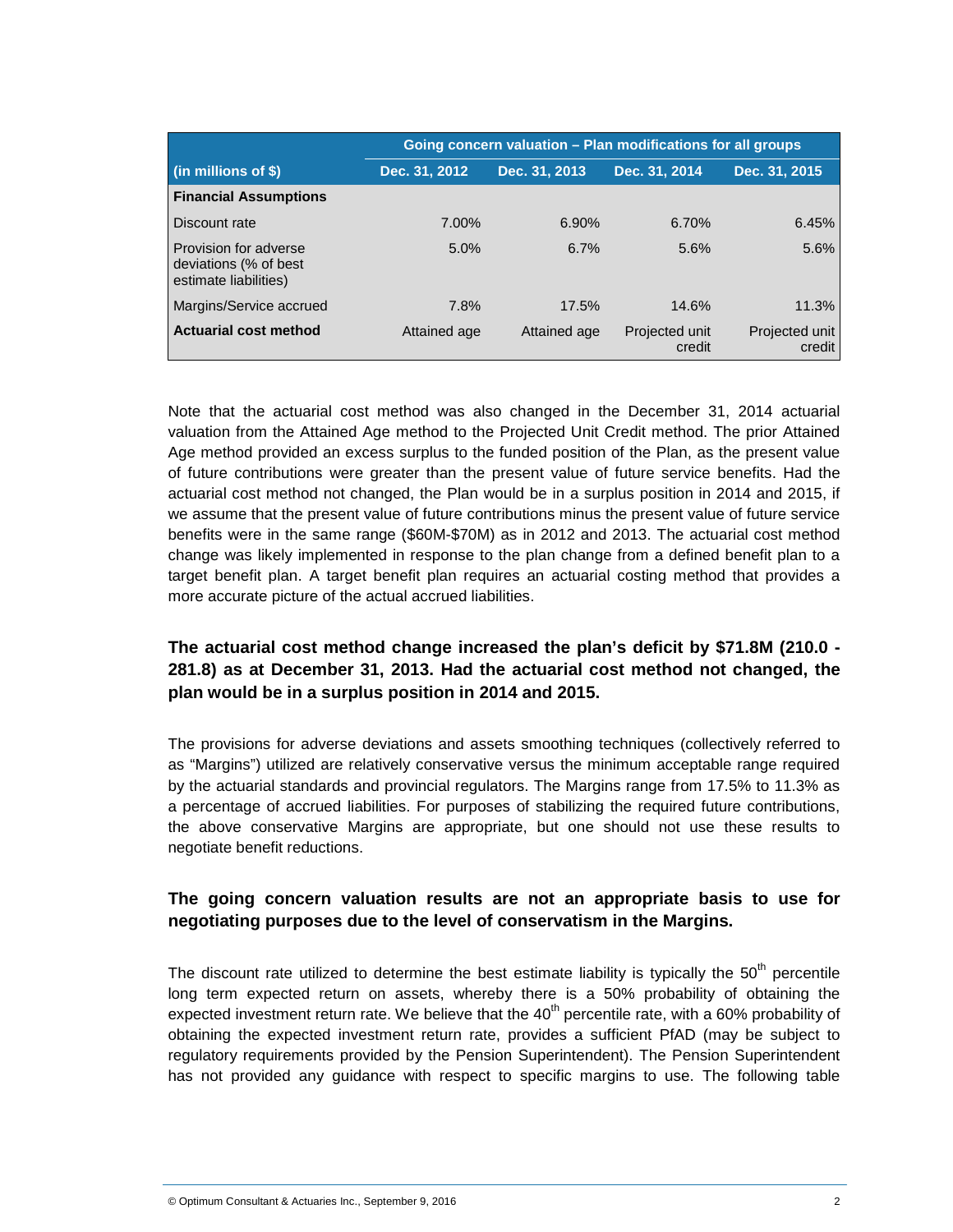illustrates the going concern valuation results reflecting the  $40<sup>th</sup>$  percentile PfAD and the actual market value of assets:

|                                                                      | Going concern valuation plan - Modifications for all groups |                       |  |
|----------------------------------------------------------------------|-------------------------------------------------------------|-----------------------|--|
| (in millions of \$)                                                  | Dec. 31, 2014                                               | Dec. 31, 2015         |  |
| <b>Assets</b>                                                        |                                                             |                       |  |
| Market value                                                         | 711.7                                                       | 746.9                 |  |
| <b>Liabilities</b>                                                   |                                                             |                       |  |
| Service accrued                                                      | 674.9                                                       | 724.7                 |  |
| PfAD(40 <sup>th</sup> percentile)                                    | 33.4                                                        | 45.6                  |  |
| Total                                                                | 708.3                                                       | 770.3                 |  |
| <b>Surplus/(Deficit)</b>                                             | 3.4                                                         | (23.4)                |  |
| <b>Funding Ratio</b>                                                 | 100.5%                                                      | 97.0%                 |  |
| <b>Financial Assumptions</b>                                         |                                                             |                       |  |
| Discount rate                                                        | 6.70%                                                       | 6.45%                 |  |
| Provision for adverse deviations<br>(% of best estimate liabilities) | 4.9%                                                        | 6.3%                  |  |
| <b>Actuarial cost method</b>                                         | Projected unit credit                                       | Projected unit credit |  |

Applying less conservative Margins, the Plan would be approximately 100% funded at the end of 2014 and 2015. This financial position also recognizes the changes of various assumptions and method changes which have increased liabilities and decreased assets over the last four years:

- $\rightarrow$  Lower discount rates (7% to 6.45%)
- $\rightarrow$  Improvements in mortality (UP94 Generation to CPM Private life expectancy increases)
- $\rightarrow$  Actuarial cost method change (Attained age to Projected unit credit)

**Applying less conservative Margins, which should meet the minimum regulatory requirements, would result in a going concern funded status of approximately 100% at the end of 2014 and 2015.**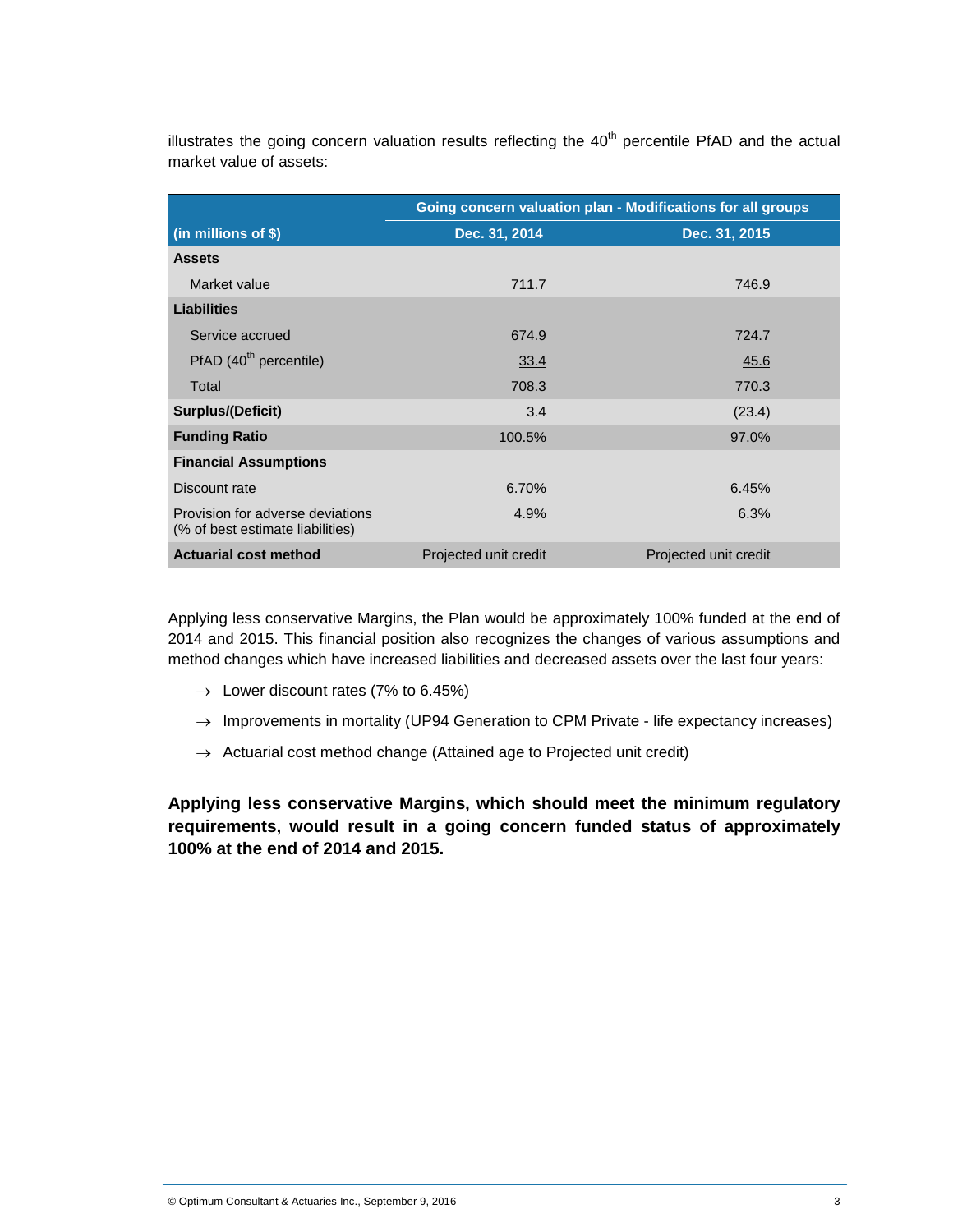We have also estimated the Plan's going concern position as at December 2012 and 2013 had no plan modifications been adopted (for all the plan participants).

|                              | Going concern valuation - No plan modifications |               |  |
|------------------------------|-------------------------------------------------|---------------|--|
| (in millions of \$)          | Dec. 31, 2012                                   | Dec. 31, 2013 |  |
| <b>Assets</b>                |                                                 |               |  |
| Market value                 | 555.0                                           | 654.0         |  |
| Smoothing                    | (10.4)                                          | (58.2)        |  |
| PV future contributions      | 240.8                                           | 258.0         |  |
| Total                        | 785.4                                           | 853.8         |  |
| <b>Liabilities</b>           |                                                 |               |  |
| Service accrued              | 569.9                                           | 617.9         |  |
| Future service               | 212.8                                           | 220.6         |  |
| <b>PfAD</b>                  | 34.6                                            | 49.7          |  |
| Total                        | 817.3                                           | 888.2         |  |
| <b>Surplus/(Deficit)</b>     | (31.9)                                          | (34.4)        |  |
| <b>Funding ratio</b>         | 96.1%                                           | 96.1%         |  |
| <b>Assumptions</b>           |                                                 |               |  |
| Discount rate                | 7.00%                                           | 6.90%         |  |
| <b>Actuarial cost method</b> | Attained age                                    | Attained age  |  |

The plan's funded status would have been 96.1% at the end of 2012 and 2013.

**If we eliminate the smoothing of assets as at December 31, 2013, the Plan's funded status would have been 102.6% (a surplus of \$23.8M) before any plan modifications.**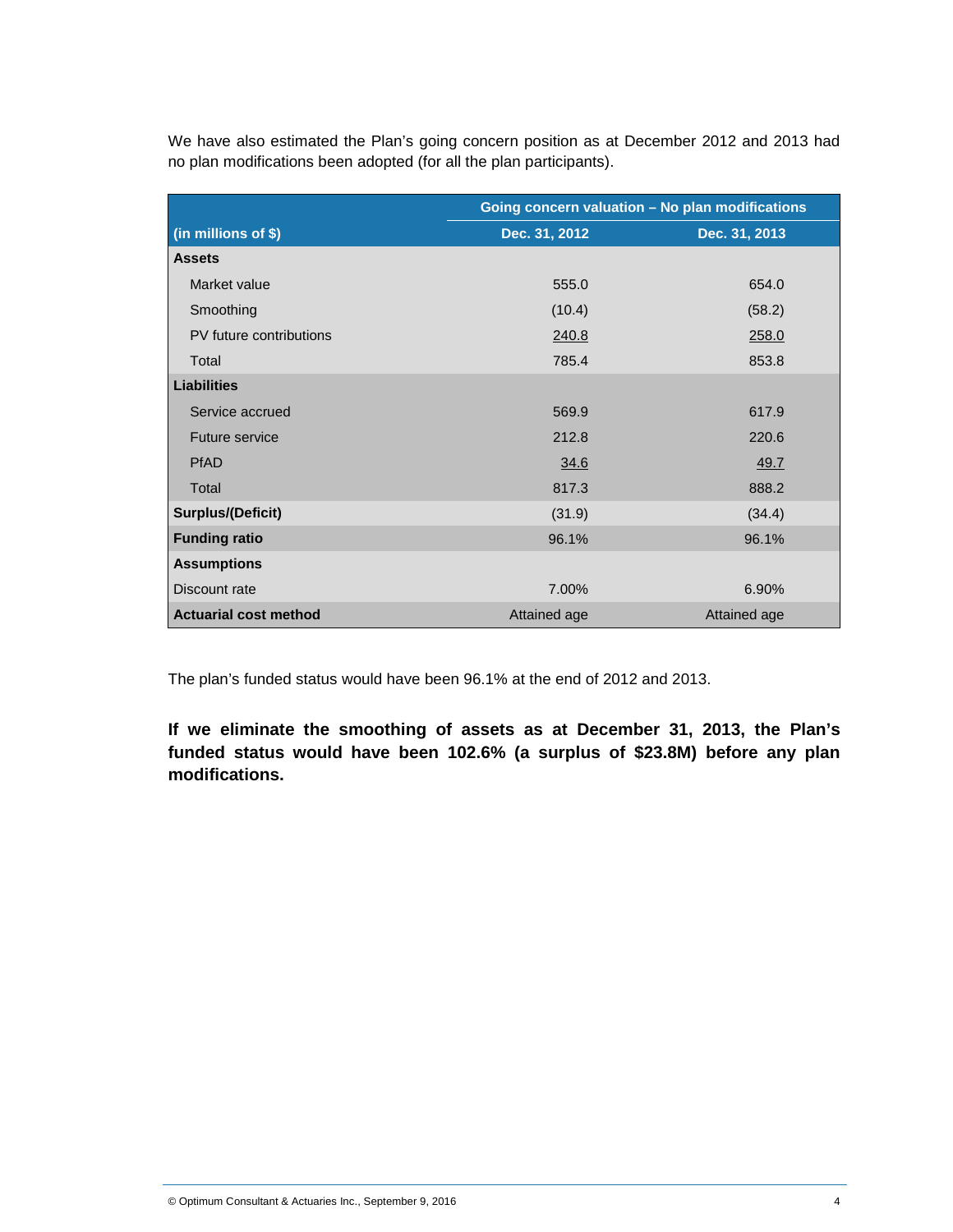## **Best Estimate Financial Situation of the Plan**

The figures below show the best estimate financial position of the Plan on a mark to market basis and reflect the 2014 and 2015 plan modifications proposed by the City. The Plan's financial position reflects no provision for adverse deviation in the liabilities and no smoothing of assets (as reported in the Plan's financial statements audited by Deloitte).

|                                      | Mark to market valuation - Modifications for all groups |               |               |               |
|--------------------------------------|---------------------------------------------------------|---------------|---------------|---------------|
| $\left  \right $ (in millions of \$) | Dec. 31, 2012                                           | Dec. 31, 2013 | Dec. 31, 2014 | Dec. 31, 2015 |
| <b>Financial situation</b>           |                                                         |               |               |               |
| Assets                               | 555.0                                                   | 654.9         | 711.3         | 746.9         |
| Liabilities                          | 569.9                                                   | 600.9         | 674.9         | 724.7         |
| Surplus/(Deficit)                    | (14.9)                                                  | 54.0          | 36.4          | 22.2          |
| <b>Financial Assumptions</b>         |                                                         |               |               |               |
| Discount rate                        | 7.00%                                                   | 7.00%         | 6.70%         | 6.45%         |

Given that the negotiations were being held in late 2013 and early 2014, the surplus position of the Plan as at December 31, 2013, \$54M, should have been disclosed by the City, as quarterly updates of the Plan's funded status can easily be provided by the actuaries within a month of quarter end.

#### **Negotiations should not have been based on out-dated figures (December 31, 2012 deficit of \$14.9M versus a December 31, 2013 surplus of \$54M).**

The Margins are used to stabilize the required contributions by providing a safety cushion to offset unfavourable plan demographic experience and investment returns. Audited financial statements require the disclosure of the best estimate financial position of the Plan whereby the Margins are not reflected. Given that the Margins are set by the Board of Trustees, the going concern basis typically reflects a conservative bias and does not represent the best estimate financial position of the Plan.

**For negotiation purposes, the mark to market basis is a more appropriate basis given that it reflects a more accurate picture of the Plan's financial position. Under this basis, the Plan is in a surplus position of \$22.2M as at December 31, 2015 (after reflecting the proposed modifications).**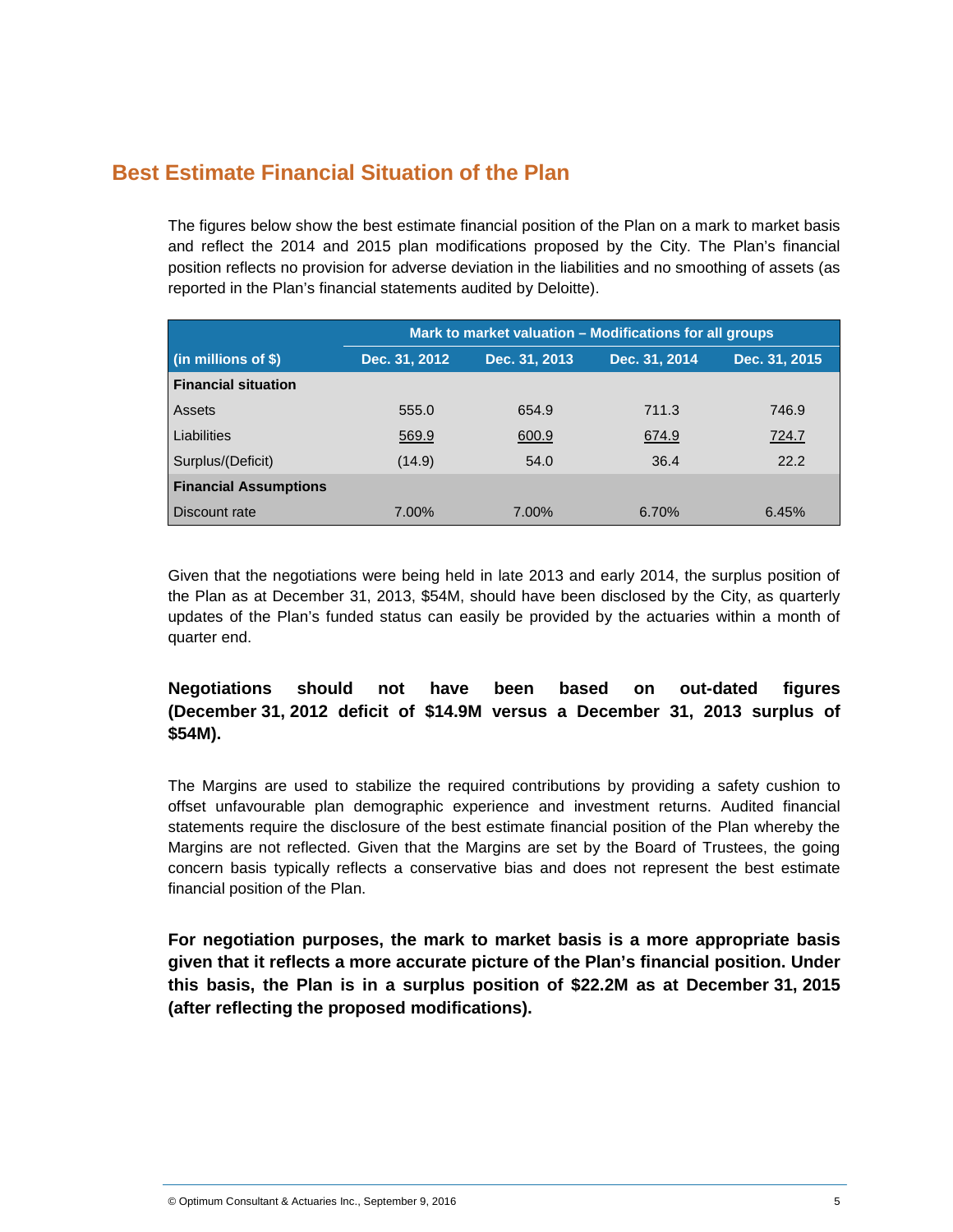#### **Given the surplus situation in 2013-2015, it seems as the City took advantage of out-dated 2012 results to attempt to change the employee benefit promise from a defined benefit to a target benefit plan.**

The table below provides an estimate of Plan's financial situation on a mark to market basis and assuming that no plan modifications were adopted for all the participants in 2014 and 2015. The Plan assets would be slightly lower as both the employee and employer proposed contribution increases were excluded. The accrued liabilities would be slightly higher to reflect the exclusion of the 2015 proposed benefit reductions.

|                            | Mark to market valuation - No plan modifications |               |  |
|----------------------------|--------------------------------------------------|---------------|--|
| (in millions of \$)        | Dec. 31, 2014                                    | Dec. 31, 2015 |  |
| <b>Financial situation</b> |                                                  |               |  |
| Assets                     | 710.3                                            | 743.7         |  |
| Liabilities                | 674.9                                            | 729.4         |  |
| Surplus/(Deficit)          | 35.4                                             | 14.3          |  |
| <b>Assumptions</b>         |                                                  |               |  |
| Discount rate              | 6.70%                                            | 6.45%         |  |

**Had no modifications been adopted, the plan's financial situation on a mark to market basis would still reveal a surplus in the range of \$10M-\$15M as at December 31, 2015.**

## **Proposed Target Benefit Plan**

As the name indicates, a "target" is a goal that one aims to achieve. In that respect, it is not guaranteed. Therefore, if there is an experience downturn, benefits might be reduced, contribution rate may be increased or both could happen at the same time.

In the Memorandum of agreement, tabled by the City on September 28, 2015, it is clearly indicated that all benefit changes would only apply to future service. Nevertheless, that means that the participants would relinquish the guarantee currently offered under the current Defined Benefit Plan. This would transfer substantial risks to the active Plan participants.

#### **Potential consequences of implementing a target benefit pension plan**

 $\rightarrow$  Reduction of future pension benefits for both contributing participants and pensioners could happen with any negotiating leverage.